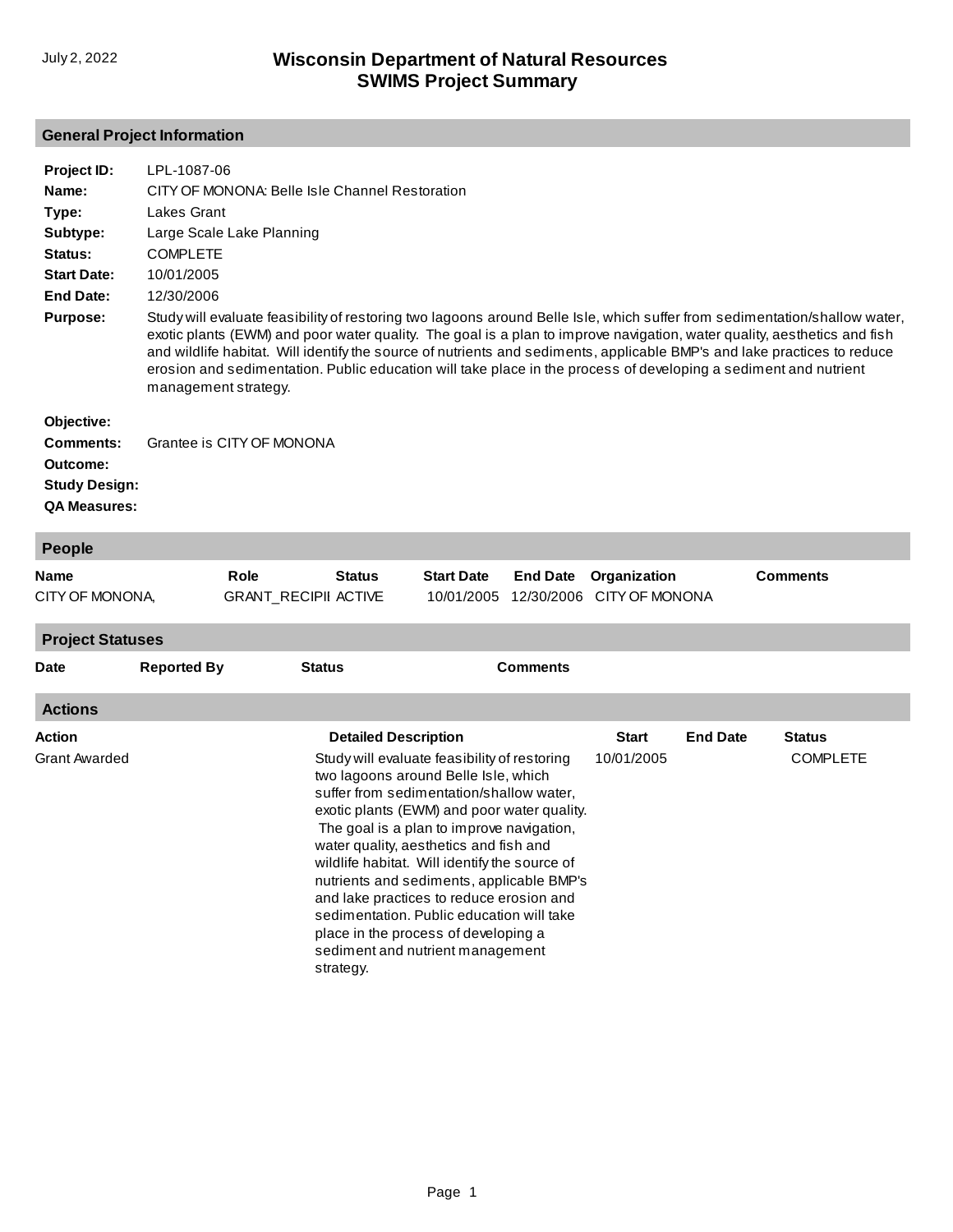# **SWIMS Project Summary** July 2, 2022 **Wisconsin Department of Natural Resources**

| <b>Action</b><br><b>Habitat Restoration - Lake</b> |                                    | <b>Detailed Description</b><br>Study will evaluate feasibility of restoring<br>two lagoons around Belle Isle, which<br>suffer from sedimentation/shallow water,<br>exotic plants (EWM) and poor water quality.<br>The goal is a plan to improve navigation,<br>water quality, aesthetics and fish and<br>wildlife habitat. Will identify the source of<br>nutrients and sediments, applicable BMP's<br>and lake practices to reduce erosion and<br>sedimentation. Public education will take<br>place in the process of developing a<br>sediment and nutrient management<br>strategy. |  | <b>Start</b><br>10/01/2005 | <b>End Date</b><br>12/30/2006 | <b>Status</b><br><b>COMPLETE</b> |  |
|----------------------------------------------------|------------------------------------|---------------------------------------------------------------------------------------------------------------------------------------------------------------------------------------------------------------------------------------------------------------------------------------------------------------------------------------------------------------------------------------------------------------------------------------------------------------------------------------------------------------------------------------------------------------------------------------|--|----------------------------|-------------------------------|----------------------------------|--|
| <b>Comprehensive Planning Studies</b>              |                                    | 10099446                                                                                                                                                                                                                                                                                                                                                                                                                                                                                                                                                                              |  | 10/01/2005                 |                               | PROPOSED                         |  |
| Diagnostic/Feasibility Assessment                  |                                    | 10099446                                                                                                                                                                                                                                                                                                                                                                                                                                                                                                                                                                              |  | 10/01/2005                 |                               | PROPOSED                         |  |
| Information and Education                          |                                    |                                                                                                                                                                                                                                                                                                                                                                                                                                                                                                                                                                                       |  | 10/01/2005                 | 12/30/2006                    | PROPOSED                         |  |
| <b>Habitat Restoration - Lake</b>                  |                                    | 10099446                                                                                                                                                                                                                                                                                                                                                                                                                                                                                                                                                                              |  | 10/01/2005                 |                               | PROPOSED                         |  |
| <b>Grant Awarded</b>                               |                                    | Study will evaluate feasibility of restoring<br>two lagoons around Belle Isle, which<br>suffer from sedimentation/shallow water,<br>exotic plants (EWM) and poor water quality.<br>The goal is a plan to improve navigation,<br>water quality, aesthetics and fish and<br>wildlife habitat. Will identify the source of<br>nutrients and sediments, applicable BMP's<br>and lake practices to reduce erosion and<br>sedimentation. Public education will take<br>place in the process of developing a<br>sediment and nutrient management<br>strategy.                                |  | 10/01/2005                 | 12/30/2006                    | <b>COMPLETE</b>                  |  |
| <b>Monitoring Stations</b>                         |                                    |                                                                                                                                                                                                                                                                                                                                                                                                                                                                                                                                                                                       |  |                            |                               |                                  |  |
| <b>Station ID</b>                                  | <b>Name</b>                        |                                                                                                                                                                                                                                                                                                                                                                                                                                                                                                                                                                                       |  | <b>Comments</b>            |                               |                                  |  |
| 10038728                                           | Lagoon du Nord 20ft west of bridge |                                                                                                                                                                                                                                                                                                                                                                                                                                                                                                                                                                                       |  |                            |                               |                                  |  |
| 10038729<br>Lagoon du Sud 120 ft west of bridge    |                                    |                                                                                                                                                                                                                                                                                                                                                                                                                                                                                                                                                                                       |  |                            |                               |                                  |  |
| 10032371<br>Lake Monona - North Bay                |                                    |                                                                                                                                                                                                                                                                                                                                                                                                                                                                                                                                                                                       |  |                            |                               |                                  |  |
| 10031632                                           |                                    | Lake Monona - Turville Bay                                                                                                                                                                                                                                                                                                                                                                                                                                                                                                                                                            |  |                            |                               |                                  |  |
| <b>Assessment Units</b>                            |                                    |                                                                                                                                                                                                                                                                                                                                                                                                                                                                                                                                                                                       |  |                            |                               |                                  |  |
| <b>WBIC</b>                                        | Segment                            | <b>Local Name</b>                                                                                                                                                                                                                                                                                                                                                                                                                                                                                                                                                                     |  | <b>Official Name</b>       |                               |                                  |  |
| 774100                                             | 1                                  | Barbian Pond                                                                                                                                                                                                                                                                                                                                                                                                                                                                                                                                                                          |  | Barbian Pond               |                               |                                  |  |

Brandenburg Lake [Brazee Lake](http://prodoasint.dnr.wi.gov/wadrs/viewUnit.do?id=6858966) [Dahmen Pond](http://prodoasint.dnr.wi.gov/wadrs/viewUnit.do?id=11682) Diedrich Pond [Grass Lake](http://prodoasint.dnr.wi.gov/wadrs/viewUnit.do?id=11649) [Hook Lake](http://prodoasint.dnr.wi.gov/wadrs/viewUnit.do?id=18252) [Virgin Lake](http://prodoasint.dnr.wi.gov/wadrs/viewUnit.do?id=11637) [Island Lake](http://prodoasint.dnr.wi.gov/wadrs/viewUnit.do?id=11650) Kalscheur Pond Lake Barney

[Brandenburg Lake \(Katrine\)](http://prodoasint.dnr.wi.gov/wadrs/viewUnit.do?id=11681)

Brazee Lake Dahmen Pond [Diedrich Pond](http://prodoasint.dnr.wi.gov/wadrs/viewUnit.do?id=11683) Grass Lake Hook Lake Virgin Lake Island Lake [Kalscheur Pond](http://prodoasint.dnr.wi.gov/wadrs/viewUnit.do?id=11684) [Barney Lake](http://prodoasint.dnr.wi.gov/wadrs/viewUnit.do?id=11651)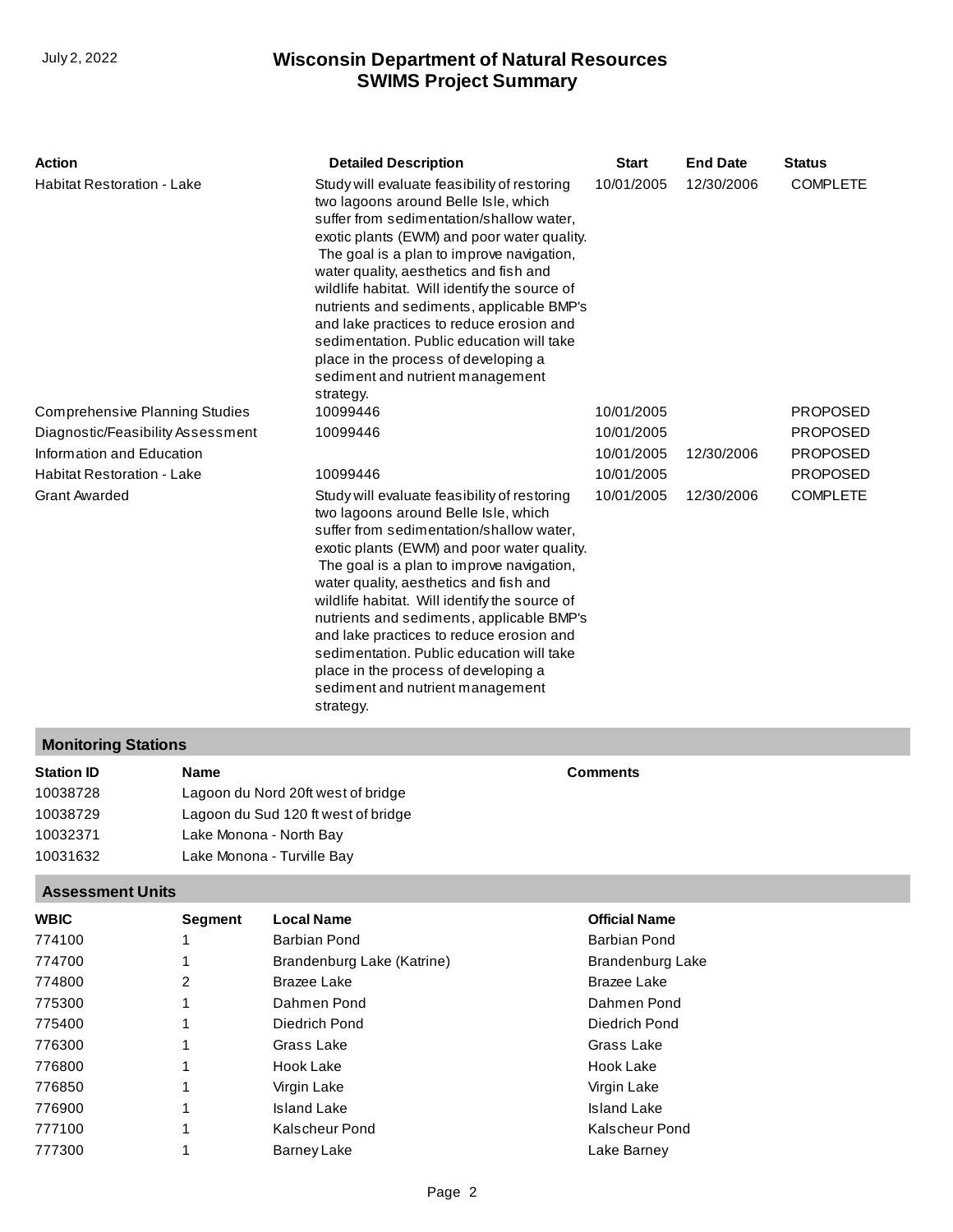| WBIC   | Segment        | <b>Local Name</b>                           | <b>Official Name</b>   |
|--------|----------------|---------------------------------------------|------------------------|
| 778000 | 1              | L. Buechner Pond                            | Louis Buechner Pond    |
| 778200 | 1              | Maher Pond                                  | Maher Pond             |
| 779500 | 1              | <b>Rice Lake</b>                            | <b>Rice Lake</b>       |
| 780200 | 1              | Springfield                                 | Springfield Pond       |
| 780400 | 1              | <b>Sweet Lake</b>                           | Sweet Lake             |
| 780650 | 1              | Tenney Park Lagoon                          | Tenney Park Lagoon     |
| 780700 | 1              | Unnamed Lake                                | <b>Turtle Lake</b>     |
| 783730 | 1              | <b>Esser Pond</b>                           | <b>Esser Pond</b>      |
| 783740 | 1              | <b>Tiedemans Pond</b>                       | <b>Tiedemans Pond</b>  |
| 783750 | 1              | Stricker Pond                               | <b>Strickers Pond</b>  |
| 783770 | 1              | Un Lake                                     | Unnamed                |
| 783775 | 1              | Un Lake                                     | Unnamed                |
| 786950 | 1              | Local Water                                 | Unnamed                |
| 786965 | 1              | Local Water                                 | Unnamed                |
| 786970 | 1              | Local Water                                 | Unnamed                |
| 786975 | 1              | Local Water                                 | Unnamed                |
| 786980 | 1              | Local Water                                 | Unnamed                |
| 788715 | 1              | Local Water                                 | Unnamed                |
| 788720 | 1              | Local Water                                 | Unnamed                |
| 798300 | 2              | Yahara River                                | Yahara River           |
| 798300 | 3              | Yahara River                                | Yahara River           |
| 798300 | 4              | Yahara R. Badfish Cr To Stoughton           | Yahara River           |
| 798300 | 5              | Yahara, Stoughton To L. Kegonsa             | Yahara River           |
| 798300 | 6              | Yahara River                                | Yahara River           |
| 798300 | $\overline{7}$ | Yahara River                                | Yahara River           |
| 798300 | 8              | Yahara River                                | Yahara River           |
| 798300 | 9              | Yahara Heights Dog Park Beach               | Yahara River           |
| 799500 | 1              | <b>Badfish Creek</b>                        | <b>Badfish Creek</b>   |
| 799500 | 2              | <b>Badfish Creek</b>                        | <b>Badfish Creek</b>   |
| 800100 | 1              | Frog Pond Creek                             | Frog Pond Creek        |
| 800400 | 1              | Bass Lake                                   | <b>Bass Lake</b>       |
| 800700 | 1              | Oregon Branch                               | Oregon Br              |
| 800700 | 2              | Oregon Branch                               | Oregon Br              |
| 800800 | 1              | Ditch to the Oregon Branch of Badfish Creek | Unnamed                |
| 800900 | 1              | Grass Lake                                  | Grass Lake             |
| 801000 | 1              | Anthony Branch                              | <b>Rutland Br</b>      |
| 801400 | 1              | <b>Unnamed Stream</b>                       | Unnamed                |
| 801500 | 1              | <b>Unnamed Stream</b>                       | Unnamed                |
| 801800 | 1              | Dunkirk Millpond                            | Unnamed                |
| 802000 | 1              | Stoughton Millpond                          | Stoughton Millpond 429 |
| 802100 | 1              | <b>Unnamed Stream</b>                       | Unnamed                |
| 802300 | 1              | Leuten Creek                                | Leutens Creek          |
| 802300 | 2              | Leuten Creek                                | Leutens Creek          |
| 802400 | 1              | <b>Unnamed Stream</b>                       | Unnamed                |
| 802600 | 1              | Lake Kegonsa                                | Lake Kegonsa           |
| 802600 | 2              | Lake Kegonsa State Park Beach               | Lake Kegonsa           |
| 802700 | 1              | <b>Unnamed Stream</b>                       | Unnamed                |
| 802800 | 1              | Door Creek                                  | Door Creek             |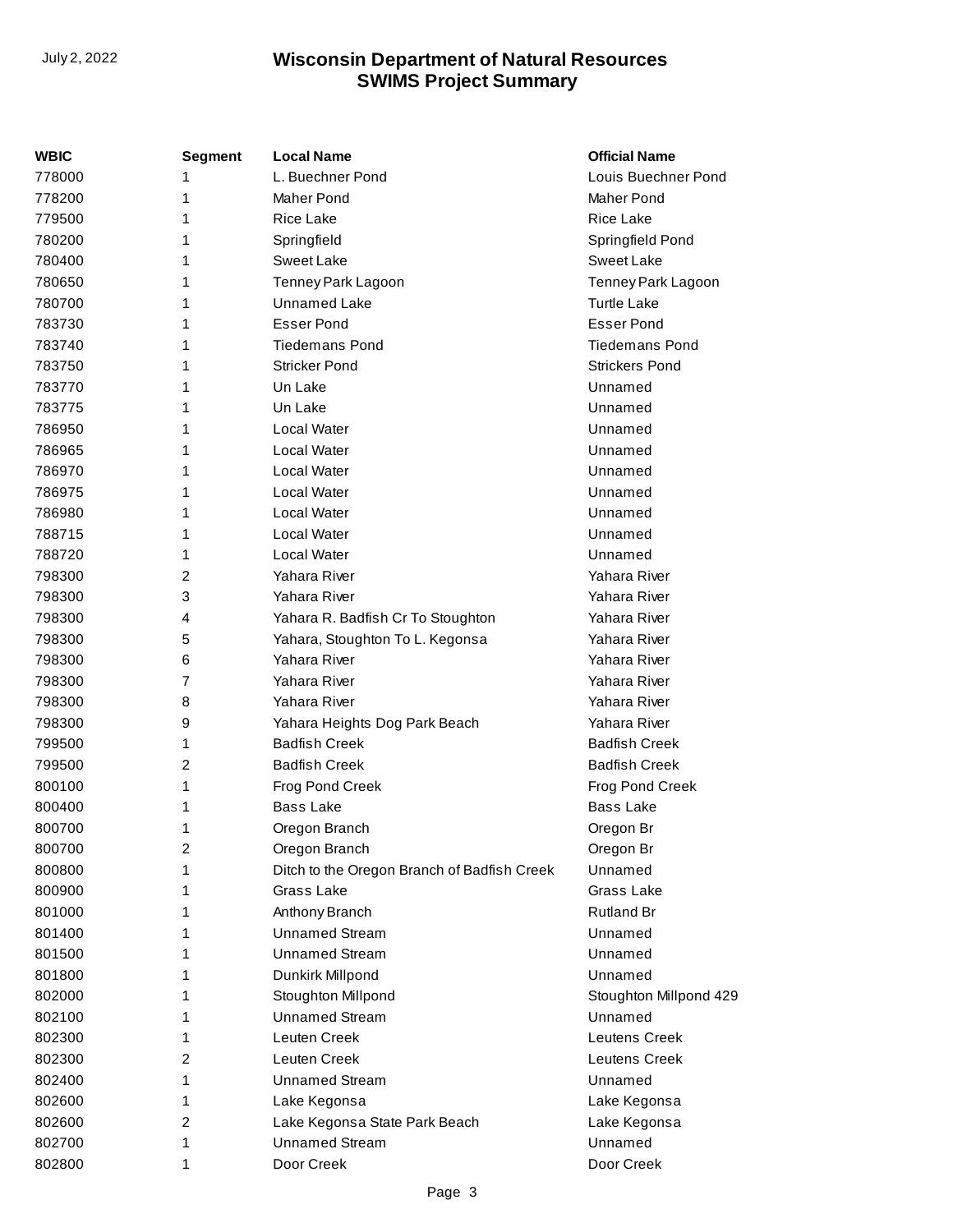| WBIC   | <b>Segment</b>          | <b>Local Name</b>                              | <b>Official Name</b>      |
|--------|-------------------------|------------------------------------------------|---------------------------|
| 802900 | 1                       | <b>Little Door Creek</b>                       | Little Door Creek         |
| 803100 | 1                       | Local Water                                    | Unnamed                   |
| 803300 | 1                       | Unnamed Trib to Lake Kegonsa                   | Unnamed                   |
| 803400 | 1                       | Lower Mud Lake                                 | Mud Lake                  |
| 803500 | 1                       | Keenan Creek                                   | Keenans Creek             |
| 803500 | $\overline{2}$          | <b>Keenans Creek</b>                           | Keenans Creek             |
| 803700 | 1                       | Lake Waubesa                                   | Lake Waubesa              |
| 803700 | 2                       | <b>Goodland Park</b>                           | Lake Waubesa              |
| 803700 | 3                       | Lake Waubesa - McDaniel Park Beach             | Lake Waubesa              |
| 803800 | 1                       | Swan Creek                                     | Swan Creek                |
| 803900 | 1                       | Murphys Creek                                  | Murphys Creek             |
| 804000 | 1                       | <b>Upper Mud Lake</b>                          | <b>Upper Mud Lake</b>     |
| 804100 | 1                       | Unnamed Creek Trib To Upper Mud Lake           | Unnamed                   |
| 804200 | 1                       | Nine Springs Creek                             | Nine Springs Creek        |
| 804400 | 1                       | Nine Springs Creek                             | Unnamed                   |
| 804600 | 1                       | Monona Lake                                    | Lake Monona               |
| 804600 | 2                       | Brittingham Beach                              | Lake Monona               |
| 804600 | 3                       | <b>Esther Park Beach</b>                       | Lake Monona               |
| 804600 | 5                       | Hudson Park Beach                              | Lake Monona               |
| 804600 | 6                       | Bernies Beach                                  | Lake Monona               |
| 804600 | 7                       | <b>Olbrich Park Beach</b>                      | Lake Monona               |
| 804600 | 8                       | Olin Park Beach                                | Lake Monona               |
| 804600 | 9                       | BB Clark Beach, Monona Lake                    | Lake Monona               |
| 804600 | 10                      | Lake Monona - Schluter Beach                   | Lake Monona               |
| 804700 | 1                       | Murphy (Wingra) Creek                          | Wingra Creek              |
| 804700 | $\overline{2}$          | Wingra Creek                                   | Wingra Creek              |
| 805000 | 1                       | Lake Wingra                                    | Lake Wingra               |
| 805000 | $\overline{c}$          | Vilas Park Beach                               | Lake Wingra               |
| 805100 | 1                       | <b>Starkweather Creek</b>                      | <b>Starkweather Creek</b> |
| 805200 | 1                       | W. Br. Starkweather Creek (Airport Road Creek) | Unnamed                   |
| 805400 | 1                       | Mendota Lake                                   | Lake Mendota              |
| 805400 | $\overline{c}$          | James Madison Park Beach                       | Lake Mendota              |
| 805400 | 3                       | Marshall Park Beach                            | Lake Mendota              |
| 805400 | 39                      | Spring Harbor Beach                            | Lake Mendota              |
| 805400 | 40                      | Hoofers Dock Beach, Lake Mendota               | Lake Mendota              |
| 805400 | 41                      | Memorial Union Pier Beach, Lake Mendota        | Lake Mendota              |
| 805400 | 42                      | Tenny Park Beach, Lake Mendota                 | Lake Mendota              |
| 805400 | 43                      | Warner Park Beach, Lake Mendota                | Lake Mendota              |
| 805400 | 44                      | Gov Nelson State Park Beach, Lake Mendota      | Lake Mendota              |
| 805400 | 45                      | Lake Mendota - Maple Bluff Beach               | Lake Mendota              |
| 805400 | 46                      | Mendota County Park Beach                      | Lake Mendota              |
| 805500 | 1                       | Six Mile Creek                                 | Sixmile Creek             |
| 805500 | 2                       | Six Mile Creek                                 | Sixmile Creek             |
| 805600 | 1                       | Spring (Dorn) Creek                            | Dorn Creek                |
| 805600 | 2                       | Spring (Dorn) Creek                            | Dorn Creek                |
| 805800 | 1                       | Local Water                                    | Unnamed                   |
| 805900 | 1                       | <b>Pheasant Branch</b>                         | <b>Pheasant Branch</b>    |
| 805900 | $\overline{\mathbf{c}}$ | Pheasant Branch                                | Pheasant Branch           |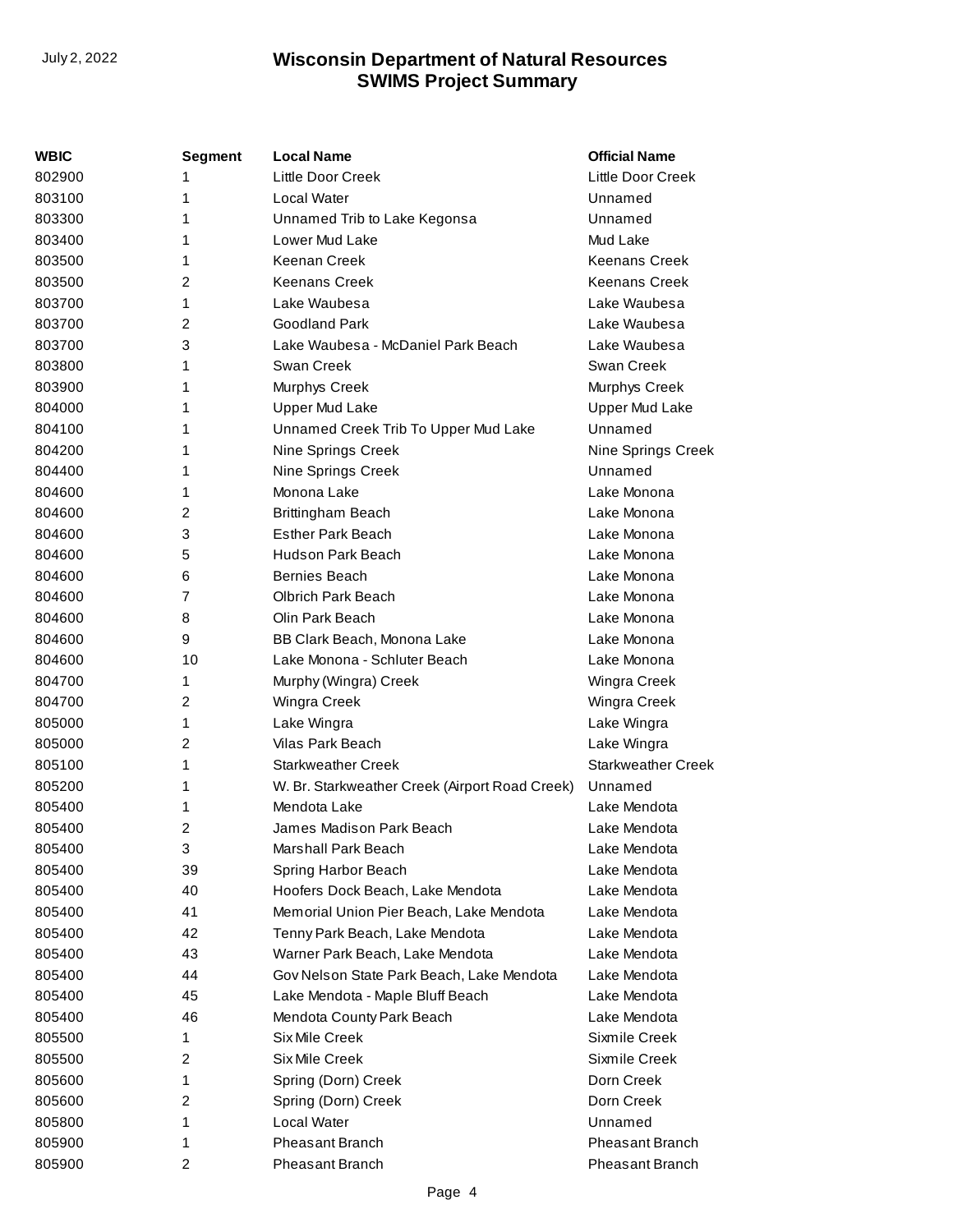| WBIC   | <b>Segment</b> | <b>Local Name</b>                | <b>Official Name</b>          |
|--------|----------------|----------------------------------|-------------------------------|
| 806300 |                | Unnamed Trib to Yahara R         | Unnamed                       |
| 806300 | 2              | Unnamed Trib to Yahara R         | Unnamed                       |
| 806500 | 1              | Cherokee Lake                    | <b>Cherokee Lake</b>          |
| 806600 | 1              | <b>Token Creek</b>               | <b>Token Creek</b>            |
| 806600 | 2              | <b>Token Creek</b>               | <b>Token Creek</b>            |
| 806600 | 3              | <b>Token Creek</b>               | <b>Token Creek</b>            |
| 806600 | 4              | <b>Token Creek</b>               | <b>Token Creek</b>            |
| 806600 | 5              | <b>Token Creek</b>               | <b>Token Creek</b>            |
| 806800 | 6              | <b>Tributary to Token Creek</b>  | Unnamed                       |
| 806900 | 1              | Local Water                      | Unnamed                       |
| 806970 | 1              | Un Lake                          | Unnamed                       |
| 807300 | 1              | Unnamed                          | Yahara River -Windsor Channel |
| 807400 | 1              | Lake Windsor                     | <b>Windsor Lake</b>           |
| 807500 | 1              | <b>Wheeler Wilcox Creek</b>      | <b>Wheeler Wilcox Creek</b>   |
| 807600 | 1              | <b>Local Water</b>               | Unnamed                       |
| 807700 | 1              | <b>Local Water</b>               | Unnamed                       |
| 807700 | 2              | Unnamed Trib to Yahara River     | Unnamed                       |
| 807800 | 1              | <b>Local Water</b>               | Unnamed                       |
| 808000 | 1              | <b>Saunders Creek</b>            | Saunders Creek                |
| 808000 | 2              | <b>Saunders Creek</b>            | <b>Saunders Creek</b>         |
| 808400 | 1              | <b>Local Water</b>               | Unnamed                       |
| 808700 | 1              | Lake Koshkonong                  | Lake Koshkonong               |
| 808800 | 1              | <b>Upper Koshkonong Creek</b>    | Koshkonong Creek              |
| 808800 | 2              | <b>Upper Koshkonong</b>          | Koshkonong Creek              |
| 808800 | 3              | Lower Koshkonong Creek           | Koshkonong Creek              |
| 810200 | 1              | Goose Lake                       | Goose Lake                    |
| 810300 | 1              | Mud Creek                        | Mud Creek                     |
| 810340 | 1              | <b>Tributary to Mud Creek</b>    | Unnamed                       |
| 810400 | 1              | Unnamed Trib to Mud Cr           | Unnamed                       |
| 810500 | 1              | Unnamed Trib to Koshkonong Creek | Unnamed                       |
| 810600 | 1              | <b>Unnamed Stream</b>            | Unnamed                       |
| 810700 | 1              | Mud Lake                         | Mud Lake                      |
| 811500 | 1              | <b>Unnamed Stream</b>            | Unnamed                       |
| 811600 | 1              | <b>Unnamed Stream</b>            | Unnamed                       |
| 837500 | 2              | Maunesha River                   | Maunesha River                |
| 837500 | 3              | Maunesha River                   | Maunesha River                |
| 837600 | 1              | Stony Brook                      | Stony Brook                   |
| 838300 | 1              | Waterloo Millpond                | Maunesha Flowage              |
| 838500 | 1              | Local Water                      | Unnamed                       |
| 838600 | 1              | <b>Spring Creek</b>              | <b>Spring Creek</b>           |
| 838800 | 1              | <b>Unnamed Stream</b>            | Unnamed                       |
| 839100 | 1              | Marshall Millpond                | Marshall Millpond             |
| 839200 | 1              | Schumacher Creek                 | Schumacher Creek              |
| 839300 | 1              | Un Lake                          | Unnamed                       |
| 839400 | 1              | <b>Stransky Creek</b>            | <b>Stransky Creek</b>         |
| 840100 | 1              | <b>Unnamed Stream</b>            | Unnamed                       |
| 840600 | 1              | <b>Unnamed Stream</b>            | Unnamed                       |
| 840800 | 1              | Mud Creek                        | Mud Creek                     |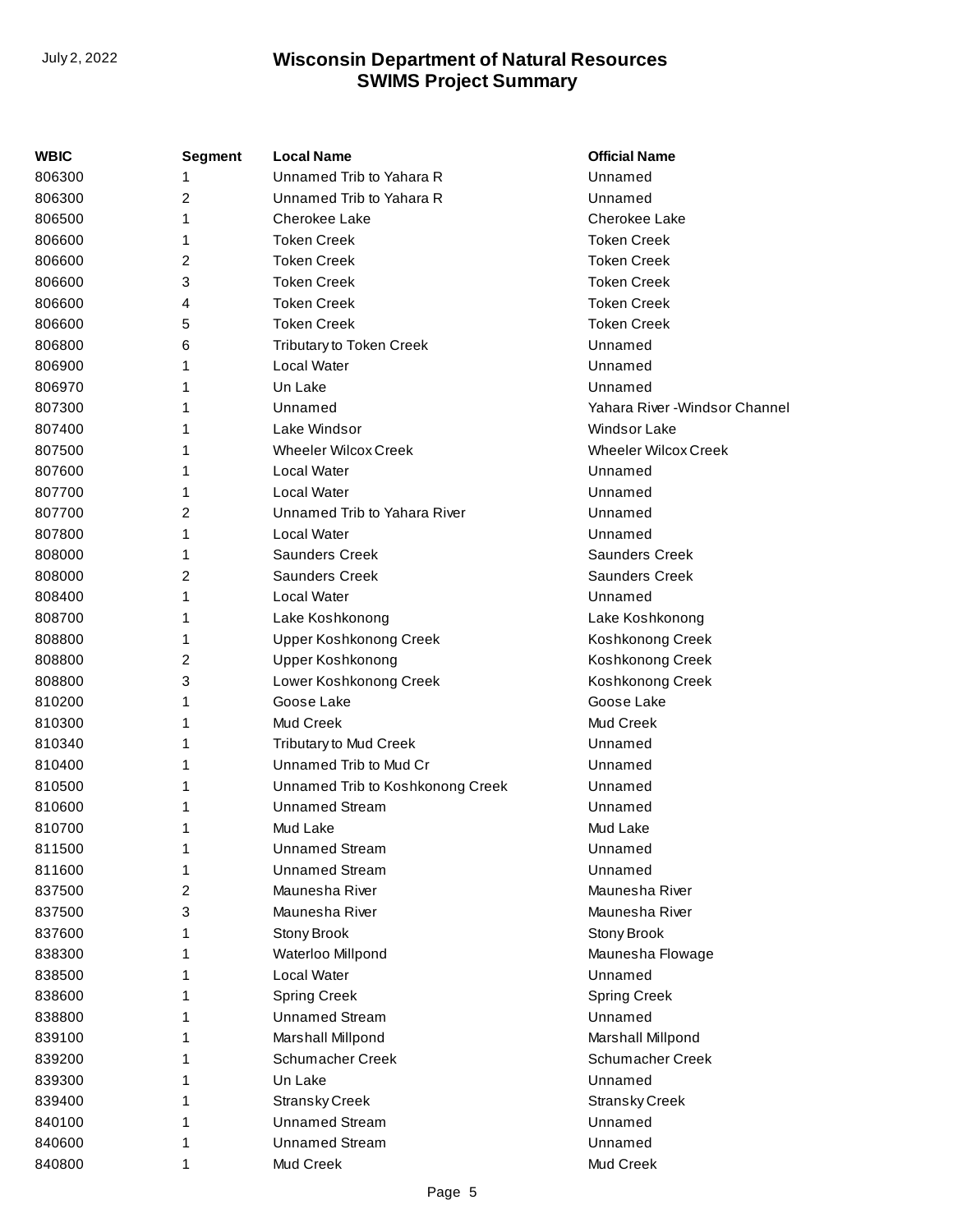| WBIC   | <b>Segment</b> | <b>Local Name</b>                        | <b>Official Name</b>       |
|--------|----------------|------------------------------------------|----------------------------|
| 840900 | 1              | Local Water                              | Unnamed                    |
| 841400 | 1              | Nolan Creek                              | Nolan Creek                |
| 846100 | 1              | <b>Unnamed Stream</b>                    | Unnamed                    |
| 872600 | 1              | Goose Lake                               | Goose Lake                 |
| 872700 | 1              | <b>Lake Harriett</b>                     | <b>Lake Harriett</b>       |
| 872800 | 1              | Morse Pond                               | Morse Pond                 |
| 872900 | 1              | Mortenson Pond                           | Mortenson Pond             |
| 873900 | 1              | Verona Gravel Pit #12                    | Verona Gravel Pit          |
| 873900 | 2              | Verona Gravel Pit (Fireman's Park Beach) | Verona Gravel Pit          |
| 873950 | 1              | Graber-Dehner Pond                       | <b>Graber Pond</b>         |
| 875300 | 2              | <b>Upper Sugar River</b>                 | Sugar River                |
| 875300 | 4              | <b>Sugar River</b>                       | <b>Sugar River</b>         |
| 880100 | 3              | Little Sugar River                       | Little Sugar River         |
| 882700 | 3              | <b>Ward Creek</b>                        | <b>Ward Creek</b>          |
| 883000 | 2              | <b>Spring Valley Creek</b>               | Spring Valley Creek        |
| 883500 | 1              | <b>Hustad Valley Creek</b>               | <b>Hustad Valley Creek</b> |
| 883600 | 1              | Local Water                              | Unnamed                    |
| 883700 | 6              | Allen Creek                              | Allen Creek                |
| 885400 | 2              | Story Creek (Tipperary)                  | <b>Story Creek</b>         |
| 886000 | 1              | Lake Belle View                          | Lake Belle View            |
| 886100 | 1              | West Branch Sugar River                  | West Branch Sugar River    |
| 886100 | $\overline{2}$ | West Branch Sugar River                  | West Branch Sugar River    |
| 886100 | 3              | West Branch Sugar River                  | West Branch Sugar River    |
| 886200 | 1              | <b>Unnamed Stream</b>                    | Unnamed                    |
| 886300 | 1              | Milun Creek                              | Milum Creek                |
| 886400 | 1              | Flynn Creek                              | Flynn Creek                |
| 886600 | 1              | Mt. Vernon Creek                         | Mt Vernon Creek            |
| 886600 | $\overline{2}$ | Mt. Vernon Creek                         | Mt Vernon Creek            |
| 886800 | 1              | <b>Fryes Feeder</b>                      | <b>Fryes Feeder</b>        |
| 886800 | 2              | <b>Fryes Feeder</b>                      | <b>Fryes Feeder</b>        |
| 886900 | 1              | Deer Creek                               | Deer Creek                 |
| 886900 | 2              | Deer Creek                               | Deer Creek                 |
| 887000 | 1              | Primrose Branch                          | Primrose Br                |
| 887300 | 1              | Unnamed Trib to W Br Sugar River         | Unnamed                    |
| 887400 | 1              | Unnamed                                  | Unnamed                    |
| 887500 | 1              | Unnamed                                  | Unnamed                    |
| 887600 | 1              | <b>Unnamed Stream</b>                    | Unnamed                    |
| 887800 | 1              | <b>Henry Creek</b>                       | Henry Creek                |
| 887900 | 1              | <b>Unnamed Stream</b>                    | Unnamed                    |
| 888100 | 1              | <b>Badger Mill Creek</b>                 | <b>Badger Mill Creek</b>   |
| 888100 | 2              | <b>Badger Mill Creek</b>                 | <b>Badger Mill Creek</b>   |
| 888100 | 3              | <b>Badger Mill Creek</b>                 | <b>Badger Mill Creek</b>   |
| 888200 | 1              | Unnamed Trib to Sugar R                  | Unnamed                    |
| 888500 | 1              | Schlapbach Creek                         | Schlapbach Creek           |
| 888500 | 2              | Schlapbach Creek                         | Schlapbach Creek           |
| 907300 | 4              | <b>Big Spring Creek</b>                  | <b>Gordon Creek</b>        |
| 907900 | 2              | Kittleson Valley Creek                   | Kittleson Valley Creek     |
| 907900 | 3              | Kittleson Valley Creek                   | Kittleson Valley Creek     |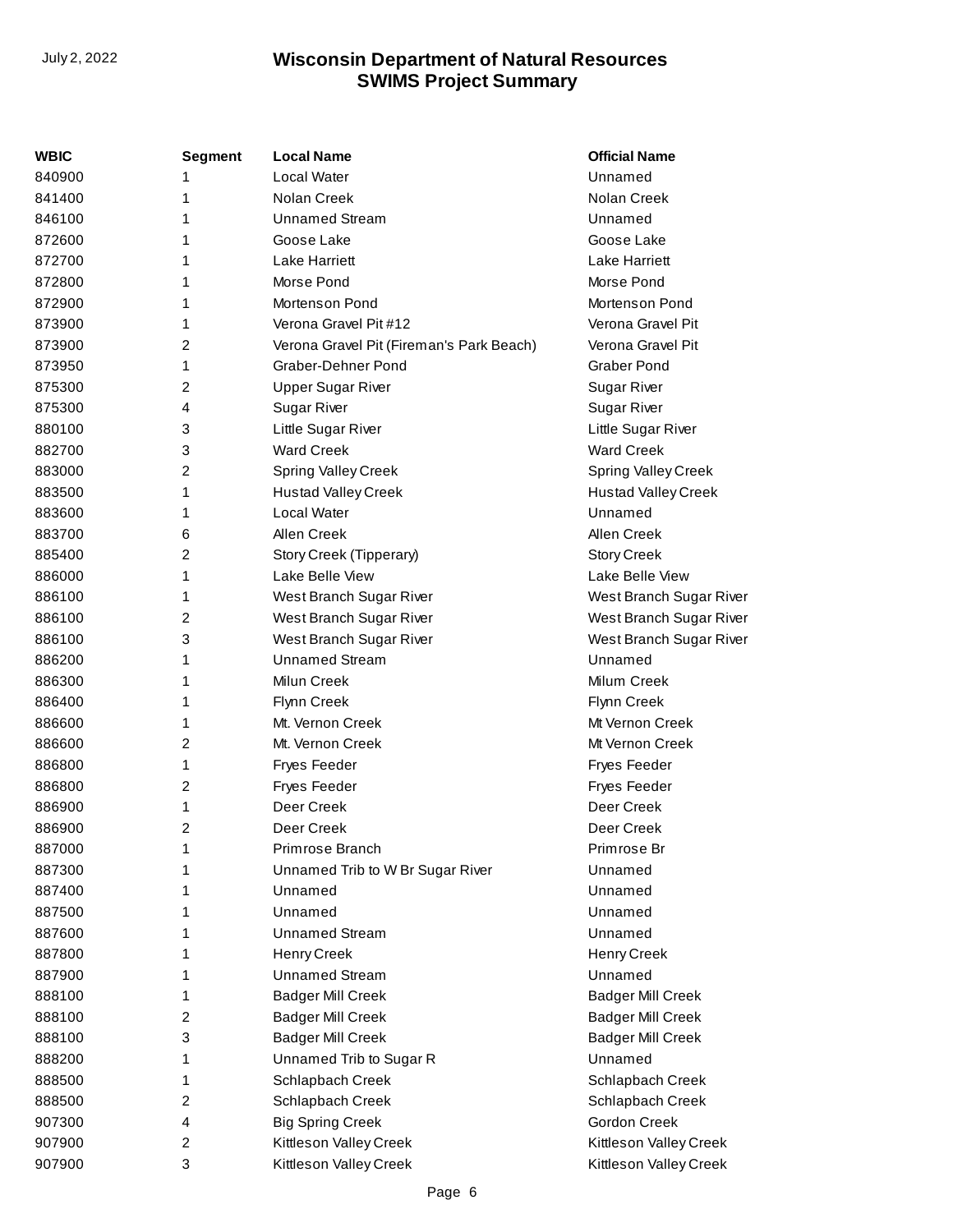| WBIC    | <b>Segment</b> | <b>Local Name</b>             | <b>Official Name</b>          |
|---------|----------------|-------------------------------|-------------------------------|
| 908200  | 1              | <b>Syftestad Creek</b>        | <b>Syftestad Creek</b>        |
| 908400  | 1              | Jeglem Valley Creek           | Jeglum Valley Creek           |
| 908500  | 1              | Pleasant Valley Branch        | Pleasant Valley Br            |
| 908600  | 1              | Unnamed                       | Unnamed                       |
| 908700  | 1              | Lee Creek (York Valley Creek) | Lee Creek                     |
| 908700  | 2              | Lee Creek (York Valley Creek) | Lee Creek                     |
| 908900  | 1              | Unnamed                       | Unnamed                       |
| 909200  | 1              | German Valley Branch          | German Valley Br              |
| 909400  | 1              | Local Water                   | Unnamed                       |
| 915100  | 2              | Tributary to Williams Creek   | Williams-Barneveld Creek      |
| 976000  | 1              | Carl Buechner Pond            | Carl Buechner Pond            |
| 978900  | 1              | Wi-173-Lw18-978900            | Crystal Lake                  |
| 985100  | 1              | <b>Fish Lake</b>              | <b>Fish Lake</b>              |
| 1004200 | 1              | Meier Pond                    | Meier Pond                    |
| 1006500 | 1              | Mud Lake                      | Mud Lake                      |
| 1179900 | 4              | <b>Wisconsin River</b>        | <b>Wisconsin River</b>        |
| 1248600 | 1              | <b>Black Earth Creek</b>      | <b>Black Earth Creek</b>      |
| 1248600 | 2              | <b>Black Earth Creek</b>      | <b>Black Earth Creek</b>      |
| 1248600 | 3              | <b>Black Earth Creek</b>      | <b>Black Earth Creek</b>      |
| 1248600 | 4              | <b>Black Earth Creek</b>      | <b>Black Earth Creek</b>      |
| 1248600 | 5              | <b>Black Earth Creek</b>      | <b>Black Earth Creek</b>      |
| 1248600 | 6              | <b>Black Earth Creek</b>      | <b>Black Earth Creek</b>      |
| 1248800 | 1              | Halfway Prairie Creek         | Halfway Prairie Creek         |
| 1248800 | 2              | Halfway Prairie Creek         | Halfway Prairie Creek         |
| 1248900 | 1              | <b>Wendt Creek</b>            | <b>Wendt Creek</b>            |
| 1248900 | 2              | <b>Wendt Creek</b>            | <b>Wendt Creek</b>            |
| 1248900 | 3              | stream                        | <b>Wendt Creek</b>            |
| 1249000 | 1              | <b>Indian Lake</b>            | <b>Indian Lake</b>            |
| 1249000 | 2              | <b>Indian Lake</b>            | <b>Indian Lake</b>            |
| 1249050 | 2              | Un Lake                       | Unnamed                       |
| 1249050 | 3              | Lake Marrion center           | Unnamed                       |
| 1249100 | 1              | <b>Unnamed Stream</b>         | Unnamed                       |
| 1249200 | 1              | Vermont Creek                 | Vermont Creek                 |
| 1249200 | 2              | Vermont Creek                 | Vermont Creek                 |
| 1249400 | 1              | <b>Unnamed Stream</b>         | Unnamed                       |
| 1249900 | 1              | <b>Garfoot Creek</b>          | <b>Garfoot Creek</b>          |
| 1250100 | 1              | Local Water                   | Unnamed                       |
| 1250200 | 1              | <b>Brewery Creek</b>          | <b>Brewery Creek</b>          |
| 1250200 | 2              | <b>Brewery Creek</b>          | <b>Brewery Creek</b>          |
| 1250200 | 3              | <b>Brewery Creek</b>          | <b>Brewery Creek</b>          |
| 1251100 | 1              | <b>Bohn Creek</b>             | East Branch Blue Mounds Creek |
| 1251100 | 2              | <b>Bohn Creek</b>             | East Branch Blue Mounds Creek |
| 1251300 | 1              | <b>Unnamed Stream</b>         | Unnamed                       |
| 1251400 | 1              | Ryan Creek                    | Ryan Creek                    |
| 1251600 | 1              | Elvers Creek (Bohn Cr.)       | <b>Elvers Creek</b>           |
| 1251900 | 1              | <b>Bohn Creek</b>             | <b>Bohn Creek</b>             |
| 1251900 | 2              | <b>Bohn Creek</b>             | <b>Bohn Creek</b>             |
| 1252000 | 1              | Little Norway Creek           | Little Norway Creek           |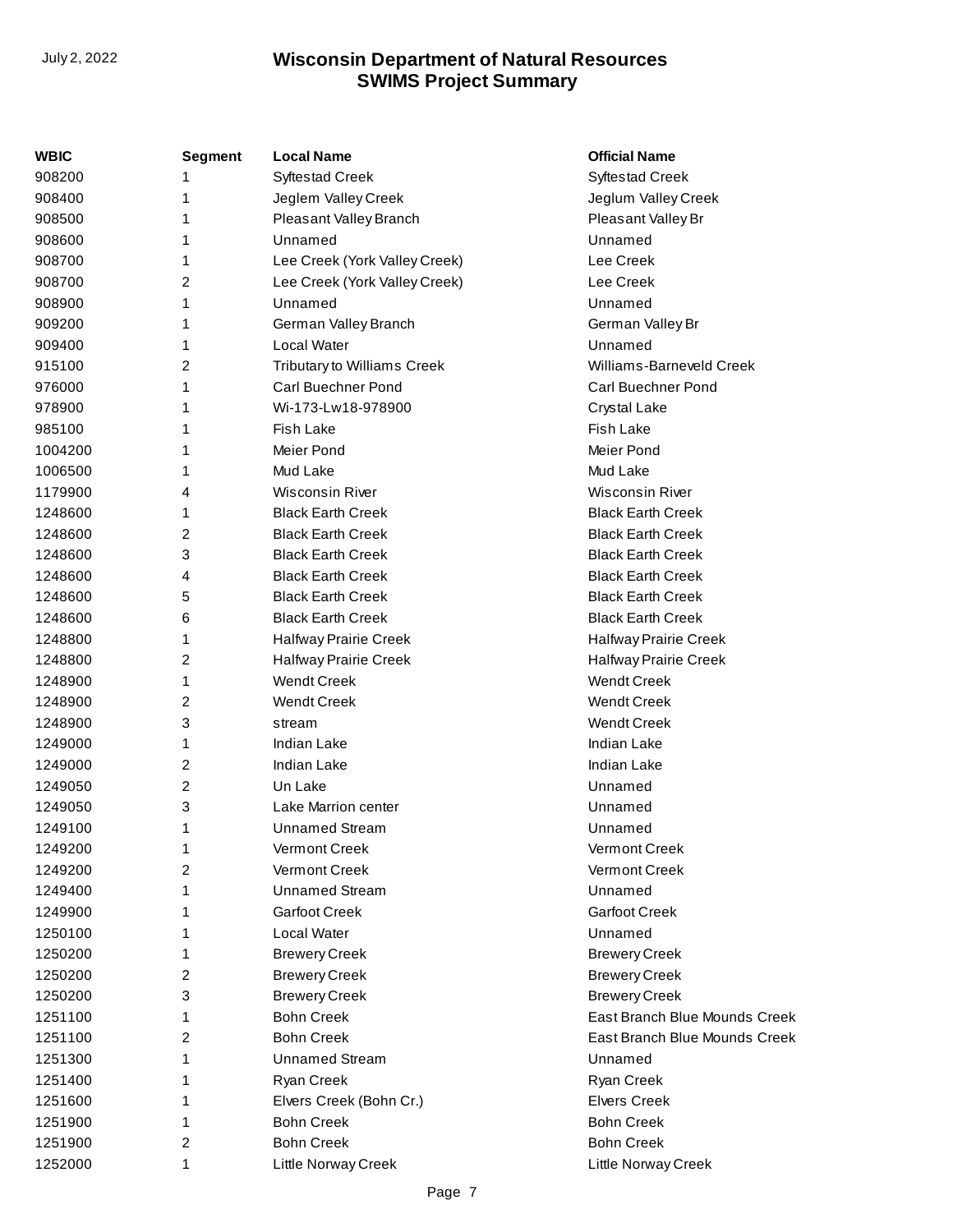| WBIC    | <b>Segment</b> | <b>Local Name</b>                 | <b>Official Name</b>              |
|---------|----------------|-----------------------------------|-----------------------------------|
| 1252100 |                | Moen Creek                        | Moen Creek                        |
| 1252300 | 1              | <b>Stewart Lake</b>               | <b>Stewart Lake</b>               |
| 1252900 | 2              | Marsh Creek                       | Marsh Creek                       |
| 1252900 | 3              | Marsh Creek                       | Marsh Creek                       |
| 1253300 | 1              | Dunlap Creek                      | Dunlap Creek                      |
| 1253300 | 2              | Dunlap Creek                      | Dunlap Creek                      |
| 1253600 | 1              | <b>Fishers Lake</b>               | <b>Fishers Lake</b>               |
| 1259700 |                | <b>Unnamed Stream</b>             | Unnamed                           |
| 1259800 | 1              | Wisconsin River - Unnamed Channel | Wisconsin River - Unnamed Channel |
| 1259900 | 1              | Roxbury Creek                     | Roxbury Creek                     |
| 1259900 | 2              | Roxbury Creek                     | Roxbury Creek                     |
| 1260200 | 1              | Un Lake                           | Unnamed                           |
| 1261900 | 2              | Lodi Creek                        | <b>Spring Creek</b>               |
| 3000032 | 1              | Local Water                       | Unnamed                           |
| 3000061 | 1              | Un Lake                           | Unnamed                           |
| 3000089 |                | Local Water                       | Unnamed                           |
| 3000252 |                | <b>Unnamed Lake</b>               | Unnamed                           |
| 3000415 | 1              | <b>Unnamed Creek</b>              | Unnamed                           |
| 3000445 | 1              | Local Water                       | Unnamed                           |
| 3000513 |                | Odana Pond                        | Unnamed                           |
| 3000541 | 1              | Winnequah Lagoon Creek            | Unnamed                           |
| 4000040 | 1              | <b>Belleville Millpond</b>        | Unnamed                           |
| 5033246 | 1              | <b>Unnamed Stream</b>             | Unnamed                           |
| 5033250 |                | Unnamed Trib to Spring Creek      | Unnamed                           |
| 5033392 | 1              | Unnamed Trib to Spring Cr         | Unnamed                           |
| 5033413 | 1              | <b>Unnamed Stream</b>             | Unnamed                           |
| 5033449 | 1              | <b>Unnamed Stream</b>             | Unnamed                           |
| 5033465 |                | <b>Unnamed Stream</b>             | Unnamed                           |
| 5033488 | 1              | <b>Unnamed Stream</b>             | Unnamed                           |
| 5033579 | 1              | <b>Unnamed Stream</b>             | Unnamed                           |
| 5033600 | 1              | Local Water                       | Unnamed                           |
| 5033672 | 1              | Local Water                       | Unnamed                           |
| 5033680 |                | Local Water                       | Unnamed                           |
| 5033681 |                | Local Water                       | Unnamed                           |
| 5033690 | 1              | Local Water                       | Unnamed                           |
| 5033743 |                | Unnamed Trib to Yahara R          | Unnamed                           |
| 5033820 |                | Unnamed Trib to Spring Cr         | Unnamed                           |
| 5033839 | 1              | Unnamed Trib to Token Cr          | Unnamed                           |
| 5033839 | 2              | Unnamed Trib to Token Creek       | Unnamed                           |
| 5033844 |                | Local Water                       | Unnamed                           |
| 5033851 | 1              | Local Water                       | Unnamed                           |
| 5033866 |                | Local Water                       | Unnamed                           |
| 5033899 | 1              | <b>Unnamed Stream</b>             | Unnamed                           |
| 5033913 |                | Local Water                       | Unnamed                           |
| 5033968 |                | Local Water                       | Unnamed                           |
| 5033971 |                | <b>Unnamed Stream</b>             | Unnamed                           |
| 5033998 | 1              | Local Water                       | Unnamed                           |
| 5034024 | 1              | Local Water                       | Unnamed                           |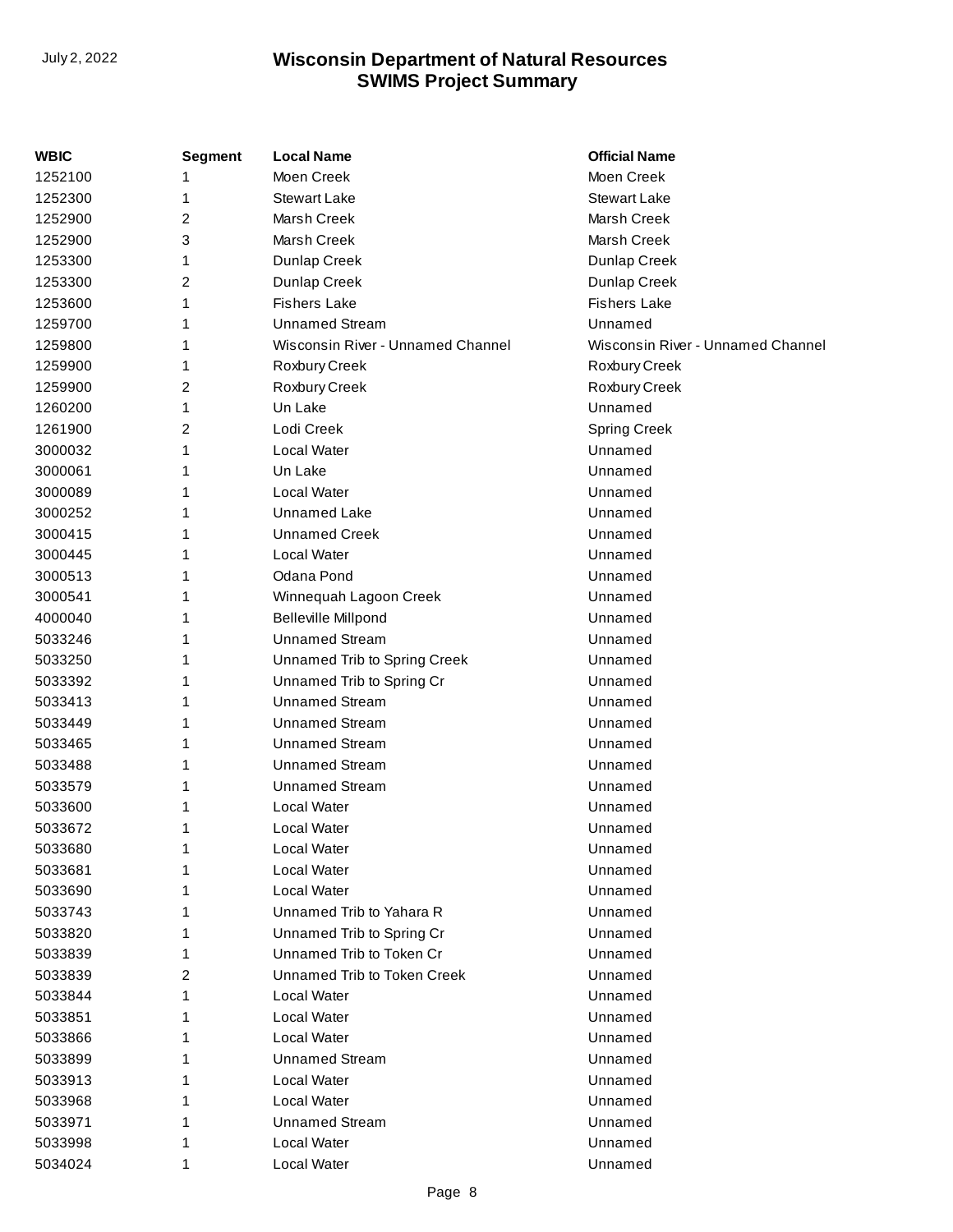| WBIC    | <b>Segment</b> | <b>Local Name</b>            | <b>Official Name</b> |
|---------|----------------|------------------------------|----------------------|
| 5034029 | 1              | Local Water                  | Unnamed              |
| 5034051 | 1              | <b>Local Water</b>           | Unnamed              |
| 5034067 | 1              | Local Water                  | Unnamed              |
| 5034076 | 1              | Local Water                  | Unnamed              |
| 5034080 | 1              | <b>Unnamed Stream</b>        | Unnamed              |
| 5034082 | 1              | Local Water                  | Unnamed              |
| 5034088 | 1              | Local Water                  | Unnamed              |
| 5034107 | 1              | <b>Local Water</b>           | Unnamed              |
| 5034109 | 1              | Local Water                  | Unnamed              |
| 5034110 | 1              | Local Water                  | Unnamed              |
| 5034123 | 1              | Unnamed Stream               | Unnamed              |
| 5034135 | 1              | Local Water                  | Unnamed              |
| 5034179 | 1              | Local Water                  | Unnamed              |
| 5034201 | 1              | <b>Local Water</b>           | Unnamed              |
| 5034220 | 1              | Local Water                  | Unnamed              |
| 5034240 | 1              | Unnamed Trib to Yahara River | Unnamed              |
| 5034330 | 1              | Unnamed Stream               | Unnamed              |
| 5034347 | 1              | Six Mile Creek               | Unnamed              |
| 5034355 | 1              | Local Water                  | Unnamed              |
| 5034369 | 1              | <b>Local Water</b>           | Unnamed              |
| 5034407 | 1              | Local Water                  | Unnamed              |
| 5034410 | 1              | <b>Unnamed Stream</b>        | Unnamed              |
| 5034420 | 1              | Local Water                  | Unnamed              |
| 5034421 | 1              | <b>Local Water</b>           | Unnamed              |
| 5034449 | 1              | Local Water                  | Unnamed              |
| 5034450 | 1              | <b>Unnamed Stream</b>        | Unnamed              |
| 5034475 | 1              | Local Water                  | Unnamed              |
| 5034500 | 1              | Local Water                  | Unnamed              |
| 5034506 | 1              | <b>Unnamed Stream</b>        | Unnamed              |
| 5034546 | 1              | Local Water                  | Unnamed              |
| 5034589 | 1              | Pheasant Branch              | Pheasant Branch      |
| 5034619 | 1              | Local Water                  | Unnamed              |
| 5034683 | 1              | Local Water                  | Unnamed              |
| 5034689 | 1              | Unnamed Stream               | Unnamed              |
| 5034691 | 1              | <b>Unnamed Stream</b>        | Unnamed              |
| 5034711 | 1              | Local Water                  | Unnamed              |
| 5034727 | 1              | <b>Unnamed Stream</b>        | Unnamed              |
| 5034740 | 1              | <b>Unnamed Stream</b>        | Unnamed              |
| 5034804 | 1              | Local Water                  | Unnamed              |
| 5034839 | 1              | Local Water                  | Unnamed              |
| 5034849 | 1              | <b>Unnamed Stream</b>        | Unnamed              |
| 5034876 | 1              | Local Water                  | Unnamed              |
| 5034918 | 1              | <b>Unnamed Stream</b>        | Unnamed              |
| 5034928 | 1              | Local Water                  | Unnamed              |
| 5034943 | 1              | Local Water                  | Unnamed              |
| 5034952 | 1              | <b>Pheasant Branch Trib</b>  | Unnamed              |
| 5034962 | 1              | Local Water                  | Unnamed              |
| 5035016 | 1              | <b>Unnamed Stream</b>        | Unnamed              |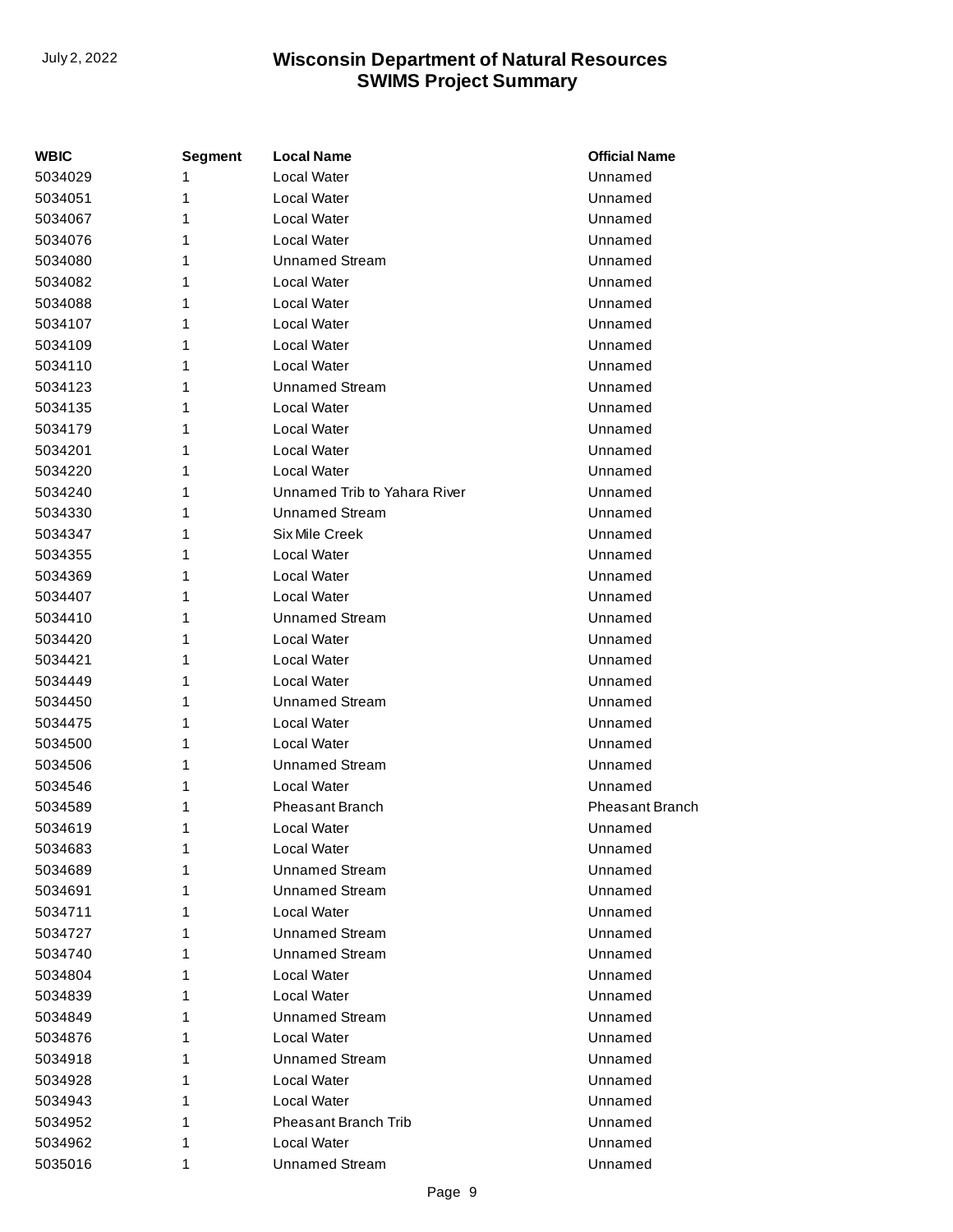| <b>WBIC</b> | Segment | <b>Local Name</b>               | <b>Official Name</b> |
|-------------|---------|---------------------------------|----------------------|
| 5035054     | 1       | Unnamed Stream                  | Unnamed              |
| 5035136     | 1       | Local Water                     | Unnamed              |
| 5035161     | 1       | Local Water                     | Unnamed              |
| 5035179     | 1       | <b>Unnamed Stream</b>           | Unnamed              |
| 5035207     | 1       | Local Water                     | Unnamed              |
| 5035208     | 1       | Unnamed Stream                  | Unnamed              |
| 5035217     | 1       | <b>Unnamed Stream</b>           | Unnamed              |
| 5035220     | 1       | Unnamed Stream                  | Unnamed              |
| 5035247     | 1       | Unnamed Stream                  | Unnamed              |
| 5035296     | 1       | <b>Unnamed Stream</b>           | Unnamed              |
| 5035362     | 1       | Unnamed Stream                  | Unnamed              |
| 5035496     | 1       | Local Water                     | Unnamed              |
| 5035510     | 1       | Unnamed Stream                  | Unnamed              |
| 5035532     | 1       | Unnamed Stream                  | Unnamed              |
| 5035535     | 1       | Unnamed Stream                  | Unnamed              |
| 5035617     | 1       | <b>Local Water</b>              | Unnamed              |
| 5035666     | 1       | Unnamed Stream                  | Unnamed              |
| 5035671     | 1       | Unnamed                         | Unnamed              |
| 5035708     | 1       | Un-named Trib to Upper Mud Lake | Unnamed              |
| 5035724     | 1       | Unnamed Trib to Pheasant Br.    | Unnamed              |
| 5035847     | 1       | Unnamed Trib to Lake Wingra     | Unnamed              |
| 5035900     | 1       | <b>Unnamed Stream</b>           | Unnamed              |
| 5035948     | 1       | Marshland Creek                 | Unnamed              |
| 5036009     | 1       | Unnamed Stream                  | Unnamed              |
| 5036092     | 1       | Unnamed Stream                  | Unnamed              |
| 5036119     | 1       | <b>Unnamed Stream</b>           | Unnamed              |
| 5036131     | 1       | Local Water                     | Unnamed              |
| 5036135     | 1       | Unnamed Trib to Sugar River     | Unnamed              |
| 5036159     | 1       | <b>Unnamed Stream</b>           | Unnamed              |
| 5036182     | 1       | <b>Unnamed Stream</b>           | Unnamed              |
| 5036184     | 1       | Local Water                     | Unnamed              |
| 5036215     | 1       | Unnamed                         | Unnamed              |
| 5036224     | 1       | <b>Unnamed Stream</b>           | Unnamed              |
| 5036313     | 1       | <b>Unnamed Stream</b>           | Unnamed              |
| 5036347     | 1       | Local Water                     | Unnamed              |
| 5036374     | 1       | <b>Unnamed Stream</b>           | Unnamed              |
| 5036405     | 1       | <b>Unnamed Stream</b>           | Unnamed              |
| 5036462     | 1       | Local Water                     | Unnamed              |
| 5036550     | 1       | Unnamed Stream                  | Unnamed              |
| 5036551     | 1       | <b>Unnamed Stream</b>           | Unnamed              |
| 5036575     | 1       | <b>Unnamed Stream</b>           | Unnamed              |
| 5036614     | 1       | <b>Unnamed Stream</b>           | Unnamed              |
| 5036679     | 1       | <b>Unnamed Stream</b>           | Unnamed              |
| 5036684     | 1       | <b>Unnamed Stream</b>           | Unnamed              |
| 5036692     | 1       | <b>Unnamed Stream</b>           | Unnamed              |
| 5036699     | 1       | <b>Unnamed Stream</b>           | Unnamed              |
| 5036743     | 1       | <b>Unnamed Stream</b>           | Unnamed              |
| 5036787     | 1       | <b>Unnamed Stream</b>           | Unnamed              |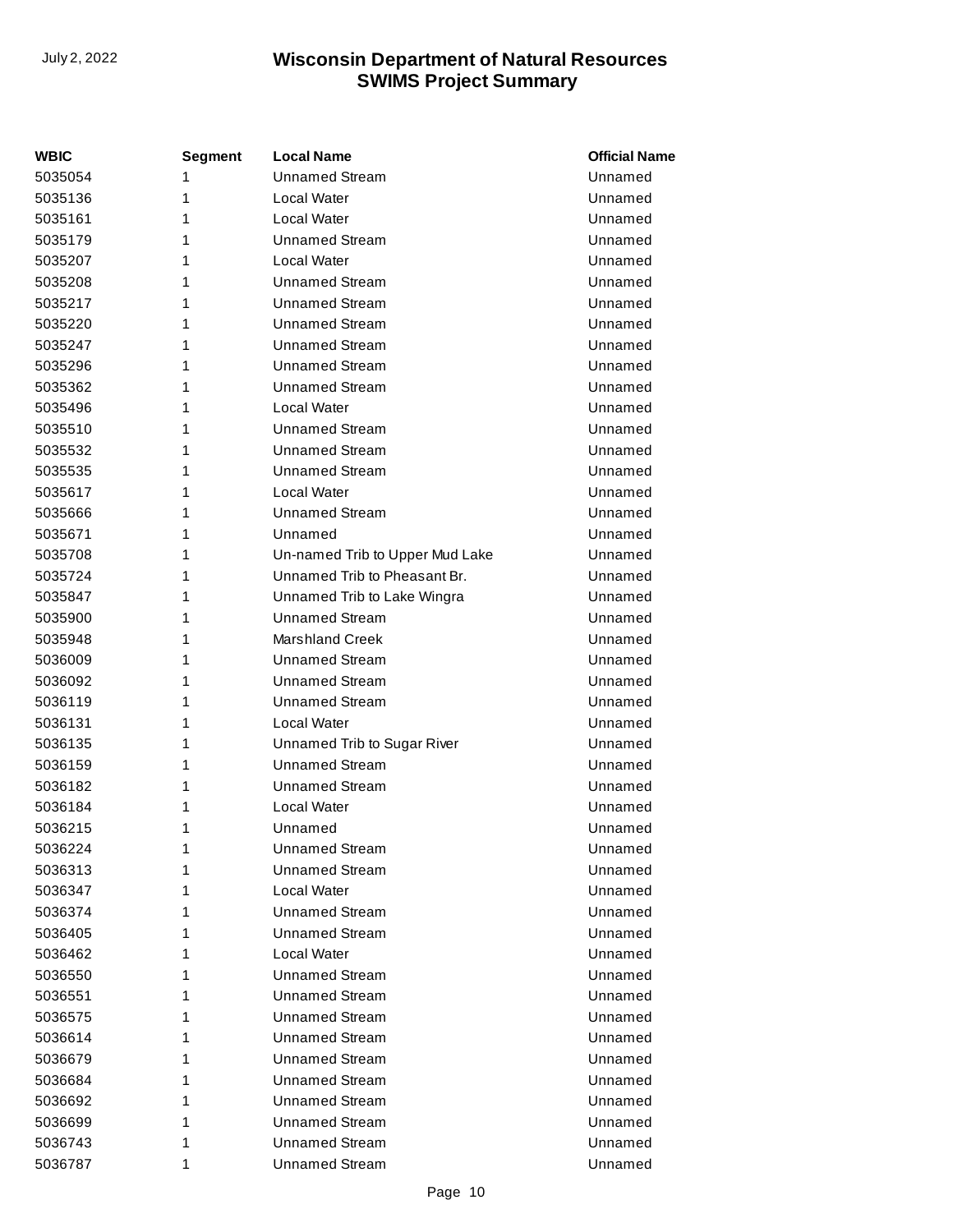| WBIC    | Segment | <b>Local Name</b>     | <b>Official Name</b> |
|---------|---------|-----------------------|----------------------|
| 5036882 | 1       | Local Water           | Unnamed              |
| 5036883 | 1       | <b>Unnamed Stream</b> | Unnamed              |
| 5036906 | 1       | <b>Unnamed Stream</b> | Unnamed              |
| 5036919 | 1       | Unnamed               | Unnamed              |
| 5036944 | 1       | <b>Unnamed Stream</b> | Unnamed              |
| 5036949 | 1       | <b>Unnamed Stream</b> | Unnamed              |
| 5036981 | 1       | Unnamed               | Unnamed              |
| 5036998 | 1       | <b>Henry Creek</b>    | Unnamed              |
| 5037043 | 1       | <b>Unnamed Stream</b> | Unnamed              |
| 5037062 | 1       | <b>Unnamed Stream</b> | Unnamed              |
| 5037072 | 1       | Unnamed               | Unnamed              |
| 5037176 | 1       | <b>Unnamed Stream</b> | Unnamed              |
| 5037178 | 1       | <b>Unnamed Stream</b> | Unnamed              |
| 5037199 | 1       | <b>Unnamed Stream</b> | Unnamed              |
| 5037432 | 1       | Unnamed Stream        | Unnamed              |
| 5037562 | 1       | <b>Unnamed Stream</b> | Unnamed              |
| 5037643 | 1       | <b>Unnamed Stream</b> | Unnamed              |
| 5037687 | 1       | <b>Unnamed Stream</b> | Unnamed              |
| 5037747 | 1       | Unnamed Stream        | Unnamed              |
| 5037836 | 1       | <b>Unnamed Stream</b> | Unnamed              |
| 5037959 | 1       | <b>Unnamed Stream</b> | Unnamed              |
| 5037992 | 1       | <b>Unnamed Stream</b> | Unnamed              |
| 5038102 | 1       | Unnamed Stream        | Unnamed              |
| 5038109 | 1       | <b>Unnamed Stream</b> | Unnamed              |
| 5038141 | 1       | <b>Unnamed Stream</b> | Unnamed              |
| 5038145 | 1       | <b>Unnamed Stream</b> | Unnamed              |
| 5038187 | 1       | Unnamed Stream        | Unnamed              |
| 5038223 | 1       | <b>Unnamed Stream</b> | Unnamed              |
| 5038224 | 1       | Local Water           | Unnamed              |
| 5038231 | 1       | <b>Unnamed Stream</b> | Unnamed              |
| 5038324 | 1       | Unnamed Stream        | Unnamed              |
| 5038338 | 1       | <b>Unnamed Stream</b> | Unnamed              |
| 5571774 | 1       | Local Water           | Unnamed              |
| 5571972 | 1       | Local Water           | Unnamed              |
| 5571979 | 1       | Local Water           | Unnamed              |
| 5572030 | 1       | Local Water           | Unnamed              |
| 5572045 | 1       | Local Water           | Unnamed              |
| 5572075 | 1       | Local Water           | Unnamed              |
| 5572116 | 1       | Local Water           | Unnamed              |
| 5572119 | 1       | Local Water           | Unnamed              |
| 5572124 | 1       | Local Water           | Unnamed              |
| 5572169 | 1       | Local Water           | Unnamed              |
| 5572189 | 1       | Local Water           | Unnamed              |
| 5572228 | 1       | Local Water           | Unnamed              |
| 5572237 | 1       | Local Water           | Unnamed              |
| 5572248 | 1       | Local Water           | Unnamed              |
| 5572341 | 1       | Local Water           | Unnamed              |
| 5572382 | 1       | Local Water           | Unnamed              |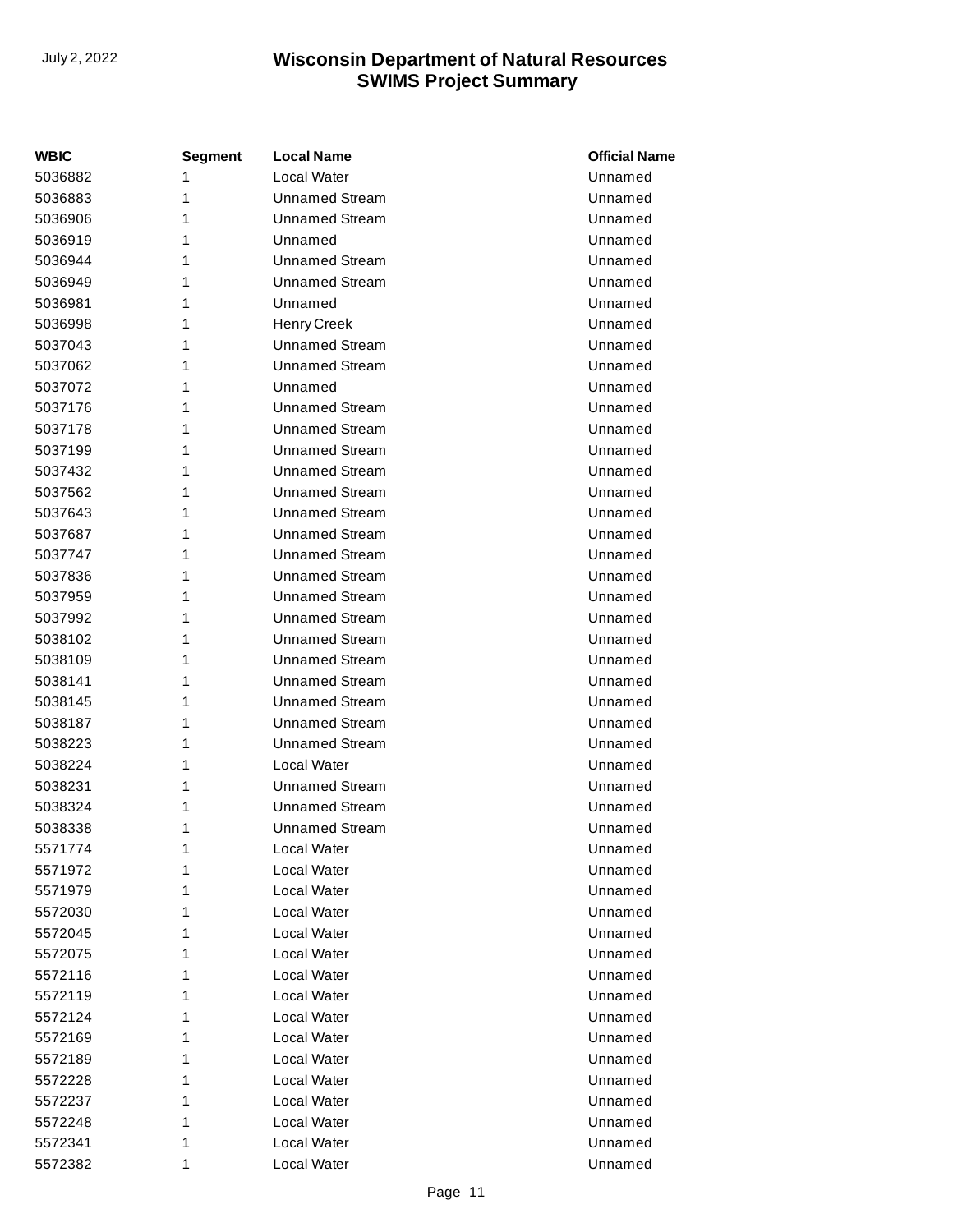| <b>WBIC</b> | <b>Segment</b> | <b>Local Name</b>   | <b>Official Name</b> |
|-------------|----------------|---------------------|----------------------|
| 5572399     | 1              | Local Water         | Unnamed              |
| 5572431     | 1              | Local Water         | Unnamed              |
| 5572481     | 1              | Local Water         | Unnamed              |
| 5572482     | 1              | Local Water         | Unnamed              |
| 5572501     | 1              | Local Water         | Unnamed              |
| 5572504     | 1              | Local Water         | Unnamed              |
| 5572568     | 1              | Local Water         | Unnamed              |
| 5572578     | 1              | Local Water         | Unnamed              |
| 5572586     | 1              | Local Water         | Unnamed              |
| 5572590     | 1              | Local Water         | Unnamed              |
| 5572627     | 1              | Local Water         | Unnamed              |
| 5572637     | 1              | Local Water         | Unnamed              |
| 5572670     | 1              | Local Water         | Unnamed              |
| 5572672     | 1              | Local Water         | Unnamed              |
| 5572682     | 1              | Local Water         | Unnamed              |
| 5572751     | 1              | Local Water         | Unnamed              |
| 5572795     | 1              | Local Water         | Unnamed              |
| 5572809     | 1              | Local Water         | Unnamed              |
| 5572884     | 1              | Local Water         | Unnamed              |
| 5572931     | 1              | Local Water         | Unnamed              |
| 5572950     | 1              | Local Water         | Unnamed              |
| 5572954     | 1              | Local Water         | Unnamed              |
| 5572990     | 1              | Local Water         | Unnamed              |
| 5572994     | 1              | Local Water         | Unnamed              |
| 5573014     | 1              | Local Water         | Unnamed              |
| 5573032     | 1              | Local Water         | Unnamed              |
| 5573165     | 1              | Local Water         | Unnamed              |
| 5573242     | 1              | Local Water         | Unnamed              |
| 5573279     | 1              | Local Water         | Unnamed              |
| 5573294     | 1              | Local Water         | Unnamed              |
| 5573295     | 1              | Local Water         | Unnamed              |
| 5573349     | 1              | Local Water         | Unnamed              |
| 5573407     | 1              | Patrick Lake/Marsh  | Unnamed              |
| 5573536     | 1              | Local Water         | Unnamed              |
| 5573543     | 1              | Local Water         | Unnamed              |
| 5573608     | 1              | Local Water         | Unnamed              |
| 5573816     | 1              | Local Water         | Unnamed              |
| 5573875     | 1              | Local Water         | Unnamed              |
| 5573976     | 1              | Local Water         | Unnamed              |
| 5574088     | 1              | <b>Unnamed Lake</b> | Unnamed              |
| 5574156     | 1              | Unnamed Lake        | Unnamed              |
| 5574166     | 1              | Local Water         | Unnamed              |
| 5574195     | 1              | Local Water         | Unnamed              |
| 5574260     | 1              | Local Water         | Unnamed              |
| 5574269     | 1              | Local Water         | Unnamed              |
| 5574312     | 1              | Local Water         | Unnamed              |
| 5574391     | 1              | Local Water         | Unnamed              |
| 5574483     | 1              | Unnamed Lake        | Unnamed              |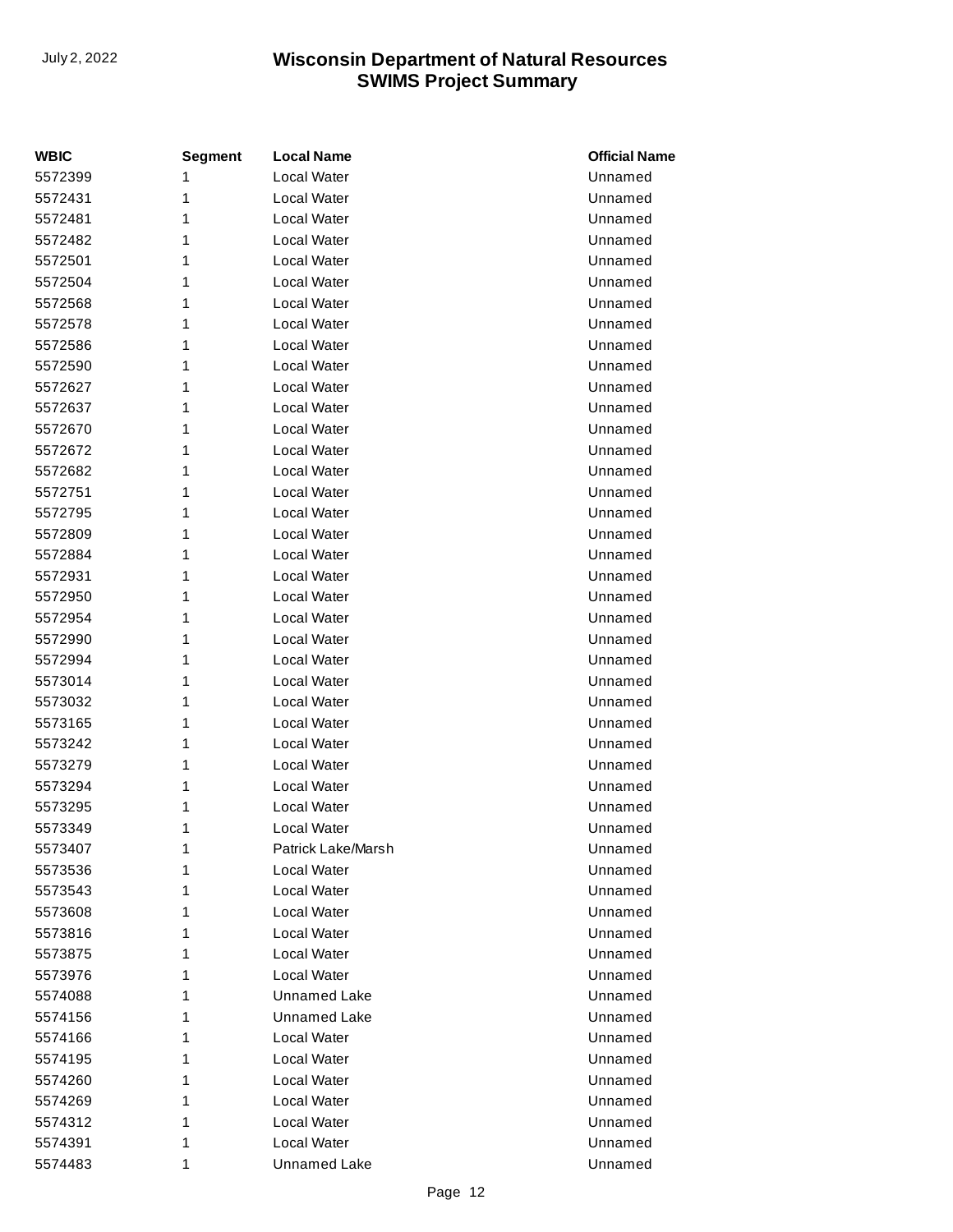| <b>WBIC</b> | <b>Segment</b> | <b>Local Name</b>  | <b>Official Name</b> |
|-------------|----------------|--------------------|----------------------|
| 5574515     | 1              | <b>Local Water</b> | Unnamed              |
| 5574538     | 1              | <b>Local Water</b> | Unnamed              |
| 5574575     | 1              | Local Water        | Unnamed              |
| 5574584     | 1              | Local Water        | Unnamed              |
| 5574694     | 1              | Local Water        | Unnamed              |
| 5574695     | 1              | <b>Local Water</b> | Unnamed              |
| 5574704     | 1              | Local Water        | Unnamed              |
| 5574761     | 1              | Local Water        | Unnamed              |
| 5574959     | 1              | Local Water        | Unnamed              |
| 5575000     | 1              | <b>Local Water</b> | Unnamed              |
| 5575022     | 1              | <b>Local Water</b> | Unnamed              |
| 5575049     | 1              | Local Water        | Unnamed              |
| 5575158     | 1              | Winnequah Lagoon   | Unnamed              |
| 5575172     | 1              | <b>Local Water</b> | Unnamed              |
| 5575180     | 1              | Local Water        | Unnamed              |
| 5575183     | 1              | Monona Golf Course | Unnamed              |
| 5575273     | 1              | Local Water        | Unnamed              |
| 5575288     | 1              | <b>Local Water</b> | Unnamed              |
| 5575371     | 1              | <b>Local Water</b> | Unnamed              |
| 5575427     | 1              | <b>Local Water</b> | Unnamed              |
| 5575462     | 1              | Local Water        | Unnamed              |
| 5575484     | 1              | <b>Local Water</b> | Unnamed              |
| 5575502     | 1              | Local Water        | Unnamed              |
| 5575555     | 1              | Local Water        | Unnamed              |
| 5575570     | 1              | Local Water        | Unnamed              |
| 5575695     | 1              | <b>Local Water</b> | Unnamed              |
| 5575699     | 1              | <b>Local Water</b> | Unnamed              |
| 5575708     | 1              | <b>Local Water</b> | Unnamed              |
| 5575921     | 1              | <b>Local Water</b> | Unnamed              |
| 5575966     | 1              | <b>Local Water</b> | Unnamed              |
| 5575996     | 1              | Local Water        | Unnamed              |
| 5576007     | 1              | Local Water        | Unnamed              |
| 5576097     | 1              | Local Water        | Unnamed              |
| 5576122     | 1              | Local Water        | Unnamed              |
| 5576143     | 1              | Local Water        | Unnamed              |
| 5576153     | 1              | Local Water        | Unnamed              |
| 5576301     | 1              | Local Water        | Unnamed              |
| 5576392     | 1              | Local Water        | Unnamed              |
| 5576499     | 1              | Local Water        | Unnamed              |
| 5576503     | 1              | Local Water        | Unnamed              |
| 5576607     | 1              | Local Water        | Unnamed              |
| 5576629     | 1              | Local Water        | Unnamed              |
| 5576670     | 1              | Local Water        | Unnamed              |
| 5576694     | 1              | Local Water        | Unnamed              |
| 5576799     | 1              | Local Water        | Unnamed              |
| 5576815     | 1              | Local Water        | Unnamed              |
| 5576823     | 1              | Local Water        | Unnamed              |
| 5576855     | 1              | Local Water        | Unnamed              |